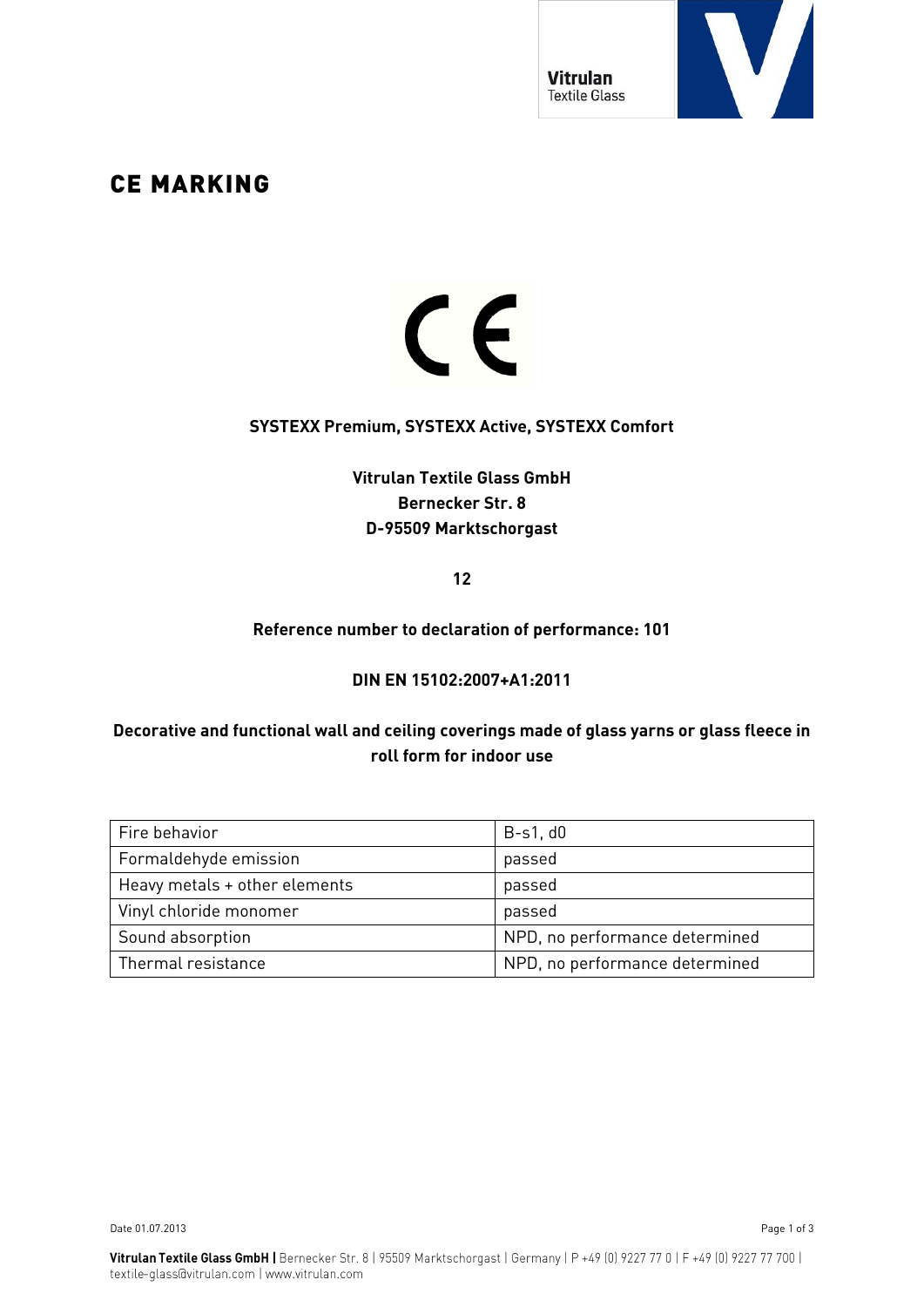

# DECLARATION OF PERFORMANCE NO. 101

# For decorative and functional wall and ceiling coverings made of glass yarns or glass fleece in roll or panel form for indoor use

#### branded SYSTEXX by Vitrulan:

| <b>SYSTEXX Premium</b>               | 060, 004, 006, 013, 025, 046, 047, 049, 050, 051, 052, 053, 071, 072,<br>073, 074, 075, 077 |
|--------------------------------------|---------------------------------------------------------------------------------------------|
| SYSTEXX Premium /<br>Active R-Factor | 004, 013, 047, 049, 050, 051, 053, 060, 071, 072, 073, 074, 075, 077,<br>S38                |
| <b>SYSTEXX Active</b>                | M22, M39, S38, SP38, L65                                                                    |
| <b>SYSTEXX Comfort</b>               | 532, V22, 603, 604, 608, 629, 633, 635, 639, 650                                            |

Manufactured by Vitrulan Textile Glass GmbH Bernecker Str. 8 D-95509 Marktschorgast

### Definition System 3: Fire performance

The notified testing center MFPA Leipzig GmbH – NB 0800 – tested and rated fire performance by means of type testing and issued reports KB 3.1/13-180-2 on 01.07.2013, KB 3.1/13-180-4 on 01.07.2013, KB 3.1/13-180-6 on 01.07.2013 and KB 3.1/13-180-7 on 01.07.2013.

Date 01.07.2013 Page 2 of 3